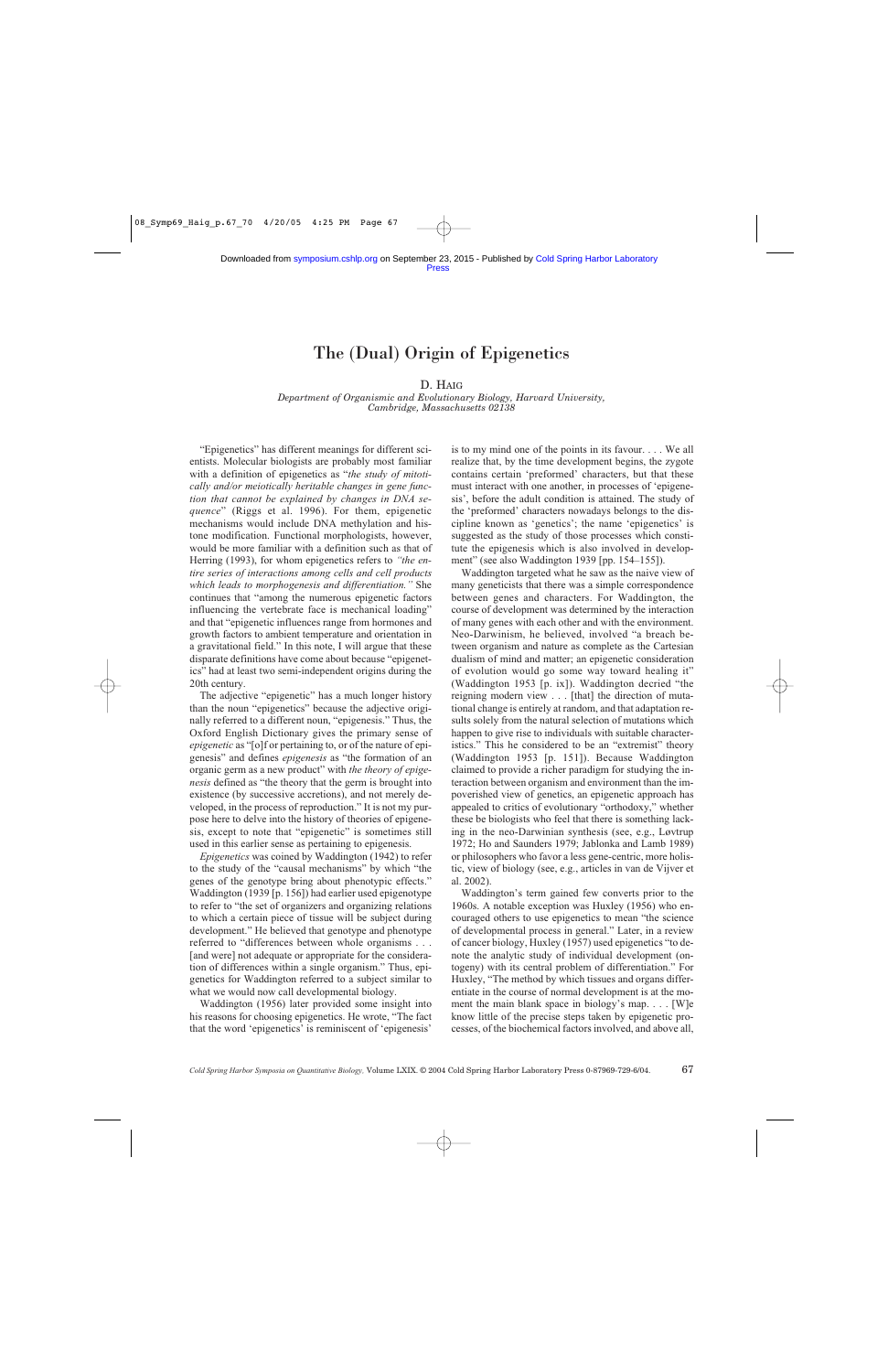of what determines the replicable specificity of differentiated tissues." Thus, epigenetics was concerned with the processes by which a constant genotype gave rise to differentiated cell types and tissues, and perturbations of which could give rise to cancer.

Berry and Searle (1963) initiated an association of "epigenetics" with the study of variation in skeletal development. They used epigenetic "in Waddington's sense, to emphasize the developmental origin of the discontinuities being studied, with genetic factors determining the main features of the 'epigenetic landscape' but environmental forces influencing the final outcome." Their study of the rodent skeleton was later extended to a study of epigenetic variation in the human cranium (Berry and Berry 1967). Herring's (1993) definition of epigenetics (quoted in the first paragraph of this paper) is a direct descendant of this usage.

The second 20th-century derivation of "epigenetics" can be traced to Nanney (1958). At a conference in Gifsur-Yvette on Extrachromosomal Heredity (March 1958), Nanney contrasted what he called genetic and *paragenetic* systems. However, Pontecorvo told Nanney of the criticism he had received from a professor of Greek for Pontecorvo's use of the term *parasexuality* (Ephrussi 1958). By the time the published version of Nanney's remarks appeared in July 1958, Nanney had substituted epigenetic for paragenetic and added references to Waddington (Nanney 1958). This history indicates that Nanney's concept of what he came to call epigenetic control systems was independent of Waddington's prior use of epigenetics, but that Nanney considered their two usages to be compatible.

Nanney (1958) started his comments by noting the great recent advances of chemical genetics. These advances had allowed a consistent hypothesis in which genetic control systems were based on a "template replicating mechanism" that determined the "library of specificities." However, he believed that "auxiliary mechanisms with different principles of operation are involved in determining which specificities are to be expressed in any particular cell." These auxiliary mechanisms he called epigenetic control systems. He saw them as accounting for the observation that cells with the same genotype could have different phenotypes. Moreover, epigenetic regulation could show properties of long-term persistence. Therefore, "the observation of indefinite persistence of differences does not distinguish persistent homeostasis due to DNA maintenance (genetic homeostasis) from persistent homeostasis due to epigenetic regulation (epigenetic homeostasis)." He contrasted "[t]he current concept of a primary genetic material (DNA), replicating by a template mechanism" with "a homeostatic system operating by, perhaps, self-regulating metabolic patterns."

It is no coincidence that Nanney made his remarks at a conference on Extrachromosomal Heredity. Nanney was a significant protagonist in what Sapp (1987) has styled the struggle for authority in genetics. On one side of this conflict were geneticists who ascribed a predominant role in heredity, evolution, and development to the genetic material of the nucleus. On the other side were biologists, such as Nanney, who wished to maintain an important role for the cytoplasm, or extranuclear factors, in hereditary. Nanney (1957 [p. 136]) had earlier expressed his views on the relative roles of the nucleus and cytoplasm in political terms, and these comments give some insight into his favored model of epigenetic control systems:

Two concepts of genetic mechanisms have persisted side by side . . . The first of these we will designate the "Master Molecule" concept. . . . In its simplest form the concept places the "master molecules" in the chromosomes and attributes the characteristics of an organism to their specific construction; all other cellular constituents are considered relatively inconsequential except as obedient servants of the masters. This is in essence the Theory of the Gene, interpreted to suggest totalitarian government. . . .

The second concept of a genetic mechanism is one which is more difficult to describe . . . This concept we will designate as the "Steady State" concept. By the term "Steady State" we envision a dynamic self-perpetuating organization of a variety of molecular species which owes its specific properties not to the characteristics of any one kind of molecule, but to the functional interrelationships of these molecular species. . . . In contrast to the totalitarian government by "master molecules," the "steady state" government is a more democratic organization, composed of interacting cellular fractions operating in self-perpetuating patterns.

By the time of the Cold Spring Harbor Symposium on Quantitative Biology, Nanney (1959) had refined his conception of epigenetic systems. These he characterized as "signal interpreting devices, yielding predictable results in response to specific stimuli from inside and outside the cell. They are conceived as the integrative systems regulating the expression of genetic potentialities; mutual exclusion, simultaneity of expression, and adaptive cellular transformation could scarcely be achieved without efficient triggering devices." He now conceded that epigenetic systems were "presumably limited by the information contained in the genetic library. . . . An epigenetic change should not result in a permanent loss of information and a return to a previous condition of expression is always theoretically possible."

Boris Ephrussi, one of the organizers of the conference in Gif-sur-Yvette, had long been interested in questions of cell heredity and was another proponent of an important role for extrachromosomal inheritance. Ephrussi championed Nanney's concept of epigenetic control at a conference on Genetic Approaches to Somatic Cell Variation held in Gatlinburg, Tennessee (April 1958). Ephrussi (1958) distinguished between "truly genetic mechanisms" based on "the transmission of particles carrying their own structural information" from "epigenetic mechanisms involving functional states of the nucleus." He adopted the terms genetic and epigenetic because they more clearly delimited "the notion of true genetic change. This is a concession on my part, and many of my geneticist friends will, I am sure, enjoy the shift of my stand. Unfortunately, I must remind them that, as a corollary, we must admit that not everything that is inherited is genetic."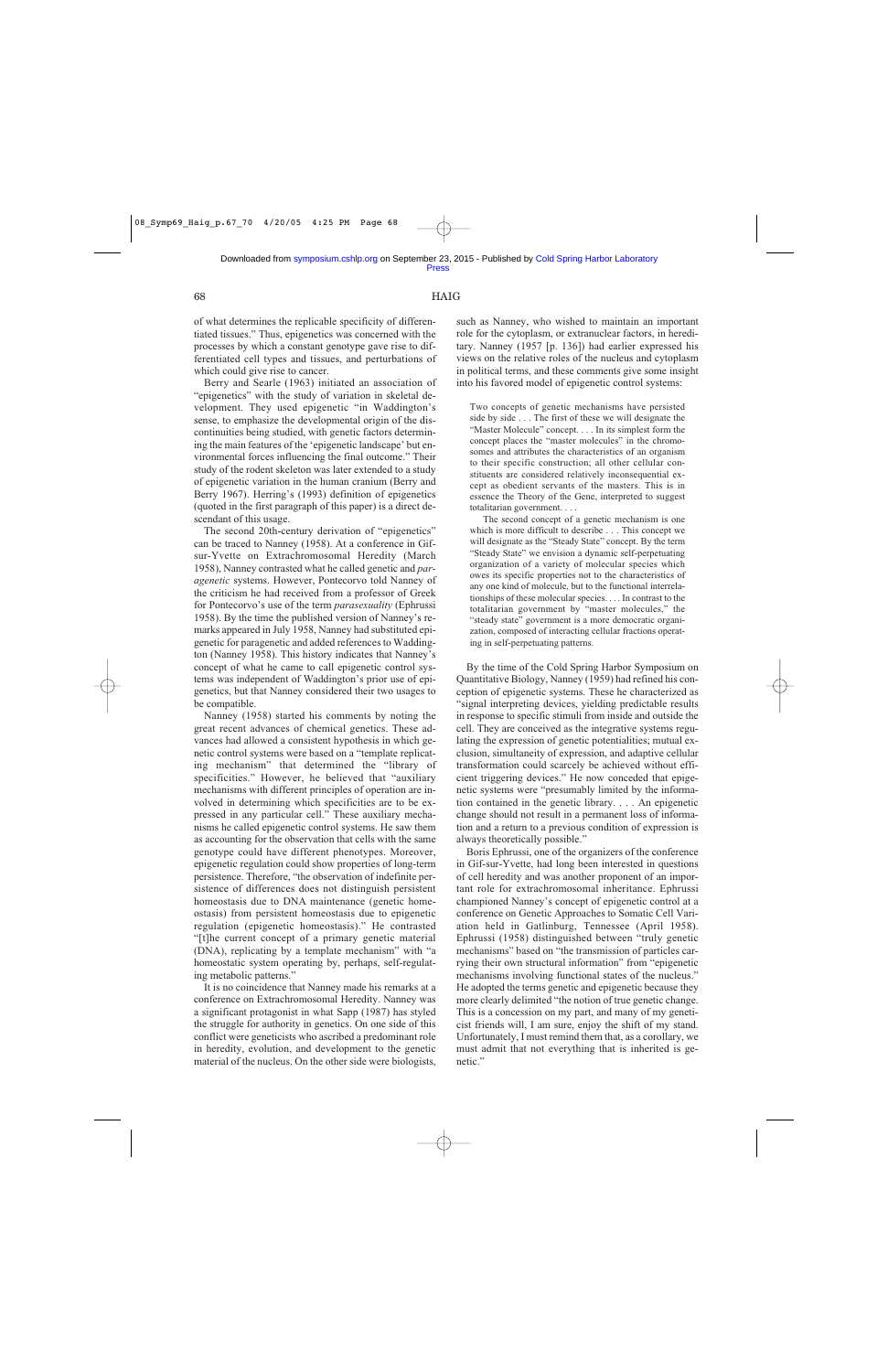#### EPIGENETIC ORIGINS 69

In his summary comments to the Gatlinburg conference, Lederberg (1958) was not prepared to accept this olive branch without qualification. In Lederberg's view, Ephrussi wished to distinguish between genetic information that was structural from epigenetic information that was based on a dynamic flux equilibrium. But many properties that Ephrussi would ascribe to epigenetic mechanisms could also be explained by structural changes in the nucleus. Lederberg was prepared to "define a category of genetic information as being 'nucleic'; that is, depending on the *sequence of nucleotides* in a nucleic acid. By contrast, 'epinucleic' information is expressed in another form, e.g., as an aspect of nucleic acid configuration other than nucleotide sequence or in polypeptide or polyamine adjuncts to the polynucleotide." Offering his own olive branch, Lederberg was prepared to concede an adjunct role for "extranucleic information in molecules or reaction cycles not directly connected with nucleic acid." (Lederberg considered Ephrussi's choice of terms "confusing if only because 'epigenetic' is already widely current in a different sense, e.g., in Waddington's book 'The Epigenetics of Birds.'")

Lederberg's concept of epinucleic information is close to the concept of epigenetic modification used in modern molecular biology whereas Nanney's appeal to cytoplasmic steady states led nowhere. Ironically, Lederberg's terminology of nucleic, epinucleic, and extranucleic information obtained few converts whereas Nanney's dichotomy of genetic and epigenetic control was adopted by several researchers, especially those interested in cell heredity of somatic cells and cancer. For example, Harris (1964 [p. 1]) cited Nanney for a distinction between genetic changes that "depend on a recasting of hereditary determinants" and epigenetic changes that "take place against a constant cellular genome." In his view, "Truly genetic mechanisms are concerned with the preservation and replication of information in structural form" whereas epigenetic mechanisms "regulate the expression of genetic information. They serve to translate structural symbols into phenotypic reality."

During the 1960s, one can find a number of researchers working on cell culture or cancer who implicitly or explicitly derive their distinction between epigenetic and genetic processes from either Nanney or Harris (see, e.g., Waymouth 1967; Braun 1969 [p. 153]). The fact that Cahn and Cahn (1966) could refer to the epigenetics of development in clonal cell culture without providing an explicit definition or citation for "epigenetics" suggests that the authors expected the term would be understood by most of their intended audience. Markert (1968a) similarly provided no citation for "epigenetic" when he concluded that "there is probably no gene coding for cancer per se. Instead, normal gene activity is misprogrammed by epigenetic mechanisms to produce a neoplastic pattern of metabolism in which all of the individual components are normal."

Another early use of an epigenetic/genetic distinction occurred in the burgeoning field of protein electrophoresis. Soon after Nanney distinguished epigenetic from genetic control, Markert and Møller (1959) introduced "the term *isozyme* to describe the different molecular forms in

which proteins may exist with the same enzymatic specificity. . . . The existence of isozymes raises the question of whether each of these also is controlled by a separate gene or whether they are all modifications of a single gene product." Nanney's terminology was ready-made to distinguish these alternatives. Thus, Markert (1968b) distinguished "the genetic control of final conformation through specifying amino acid sequences [from] epigenetic direction of conformational folding or subunit association" (also see Allen 1960; Ruddle and Roderick 1965; Munkres 1968).

Widespread use of epigenetics to refer to heritable changes that do not involve changes in DNA sequence did not occur until the 1990s, but I will leave my historical survey in the 1960s and limit myself to some brief comments on subsequent changes in usage based on a less systematic search of the literature. Since the 1960s, the evolving meaning of epigenetics in molecular and cellular biology has coexisted with continued use of epigenetics in a Waddingtonian sense, with the different definitions sometimes conflated and thought to represent a single coherent discipline (Jablonka and Lamb 2002; Müller and Olsson 2003). Holliday (1979) contains the earliest description of DNA methylation as an "epigenetic" process that I have found, but I suspect that "The inheritance of epigenetic defects" (Holliday 1987) was the critical paper that lit the fuse for the explosion in use of "epigenetic" in the 1990s.

#### **REFERENCES**

- Allen S.L. 1960. Inherited variations in the esterases of *Tetrahymena*. *Genetics* **45:** 1051.
- Berry A.C. and Berry R.J. 1967. Epigenetic variation in the human cranium. *J. Anat*. **101:** 361.
- Berry R.J. and Searle A.G. 1963. Epigenetic polymorphism of the rodent skeleton. *Proc. Zool. Soc. Lond.* **1963:** 577.
- Braun A.C. 1969. *The cancer problem. A critical analysis and modern synthesis*. Columbia University Press, New York.
- Cahn R.D. and Cahn M.B. 1966. Heritability of cellular differentiation: Clonal growth and expression of differentiation in retinal pigment cells in vitro. *Proc. Natl. Acad. Sci*. **55:** 106.
- Ephrussi B. 1958. The cytoplasm and somatic cell variation. *J. Cell. Comp. Physiol*. (suppl. 1) **52:** 35.
- Harris M. 1964. *Cell culture and somatic variation*. Holt, Rinehart & Winston, New York.
- Herring S.W. 1993. Formation of the vertebrate face: Epigenetic and functional influences. *Am. Zool*. **33:** 472.
- Ho M.W. and Saunders P.T. 1979. Beyond neo-Darwinism—An epigenetic approach to evolution. *J. Theor. Biol*. **78:** 573.
- Holliday R. 1979. A new theory of carcinogenesis. *Brit. J. Can-*
- *cer* **40:** 513. \_\_\_\_\_\_\_. 1987. The inheritance of epigenetic defects. *Science* **238:** 163.
- 
- Huxley J. 1956. Epigenetics. *Nature* **177:** 807. \_\_\_\_\_\_\_. 1957. Cancer biology: Viral and epigenetic. *Biol. Rev*. **32:** 1.
- Jablonka E. and Lamb M.J. 1989. The inheritance of acquired epigenetic variations. *J. Theor. Biol.* **139:** 69. **\_\_\_\_**. 2002. The changing concept of epigenetics. *Ann. N.Y.*
- *Acad. Sci.* **981:** 82.
- Lederberg J. 1958. Genetic approaches to somatic cell variation: Summary comment*. J. Cell. Comp. Physiol*. (suppl. 1) **52:** 383.
- Løvtrup S. 1972. *Epigenetics. A treatise on theoretical biology*. John Wiley & Sons, London.
- Markert C.L. 1968a. Neoplasia: A disease of cell differentiation. *Cancer Res*. **28:** 1904.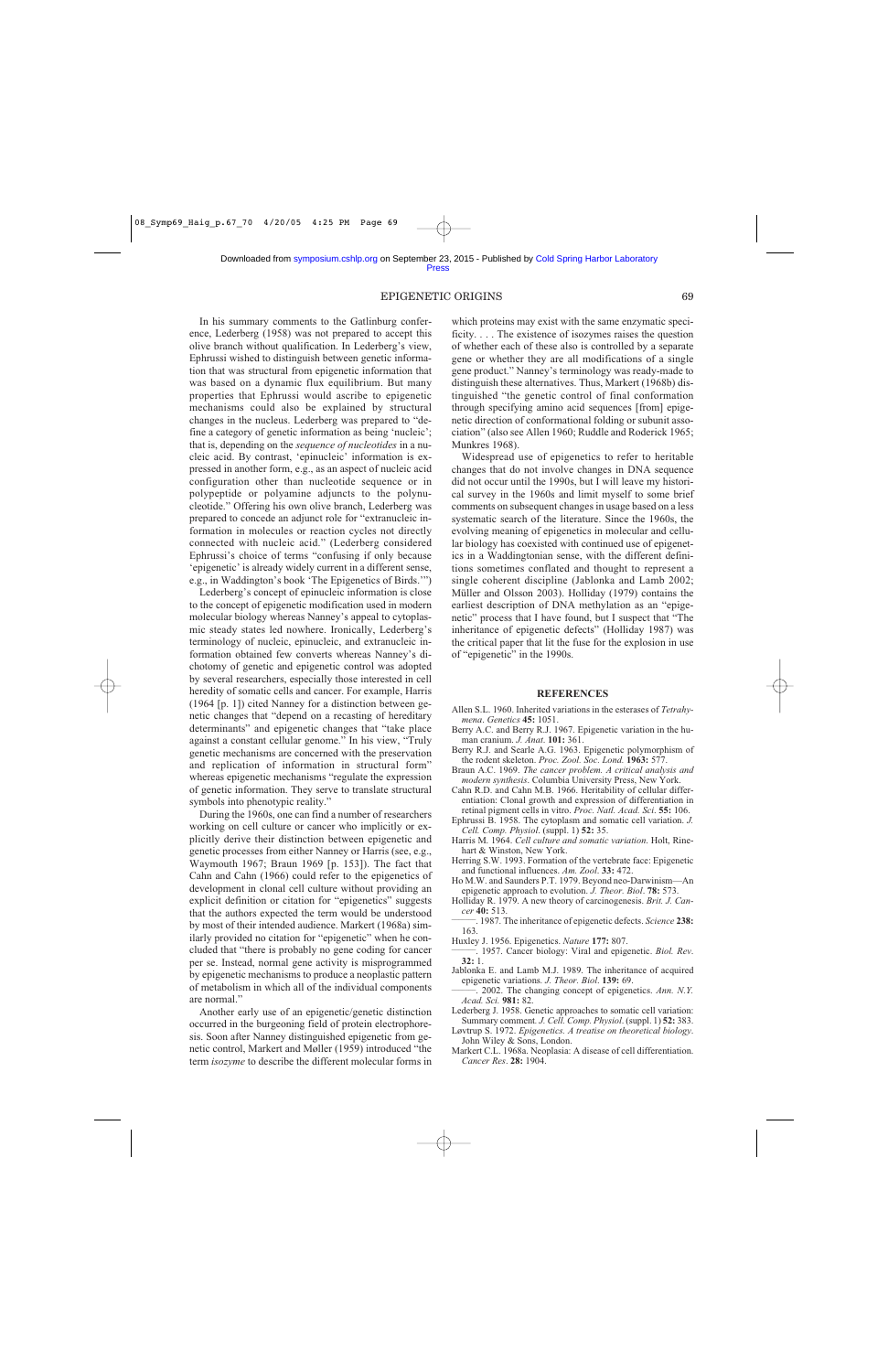70 HAIG

\_\_\_\_\_\_\_. 1968b. The molecular basis for isozymes. *Ann. N.Y. Acad. Sci*. **151:** 14.

- Markert C.L. and Møller F. 1959. Multiple forms of enzymes: Tissue, ontogenetic, and species specific patterns. *Proc. Natl. Acad. Sci*. **45:** 753.
- Munkres K.D. 1968. Genetic and epigenetic forms of malate dehydrogenase in *Neurospora*. *Ann. N.Y. Acad. Sci*. **151:** 294.
- Müller G.B. and Olsson L. 2003. Epigenesis and epigenetics. In *Keywords and concepts in evolutionary developmental biology* (ed. B.K. Hall and W.M. Olson), p. 114. Harvard University Press, Cambridge, Massachusetts.
- Nanney D.L. 1957. The role of the cytoplasm in heredity. In *The chemical basis of heredity* (ed. W.D. McElroy and B. Glass), p. 134. Johns Hopkins University Press, Baltimore, Maryland.<br>
- 1958. Epigenetic control systems. *Proc. Natl. Acad. Sci*.<br> **44:** 712.
- $-$ , 1959. Epigenetic factors affecting mating type expres-
- sion in certain ciliates. *Cold Spring Harbor Symp. Quant. Biol*. **23:** 327.
- Riggs A.D., Martienssen R.A. and Russo V.E.A. 1996. Introduction. In *Epigenetic mechanisms of gene regulation* (ed.

V.E.A. Russo et al.), p. 1. Cold Spring Harbor Laboratory Press, Cold Spring Harbor, New York.

- Ruddle F.H. and Roderick T.H. 1965. The genetic control of three kidney esterases in C57BL/6J and RF/J mice. *Genetics* **51:** 445.
- Sapp J. 1987. *Beyond the gene. Cytoplasmic inheritance and the struggle for authority in genetics*. Oxford University Press, New York.
- van de Vijver G., van Speybroeck L. and de Waele D., Eds. 2002. *From epigenesis to epigenetics: The genome in context*. *Ann. N.Y. Acad. Sci.* **981**.
- Waddington C.H. 1939. *An introduction to modern genetics*.
- 
- ——. 1942. The epigenotype. *Endeavour* **1:** 18. <br>——. 1953. *The strategy of the genes*. George Allen & Unwin, London.
- -. 1956. Embryology, epigenetics and biogenetics. *Nature* **177:** 1241.
- Waymouth C. 1967. Somatic cells *in vitro:* Their relationship to progenitive cells and to artificial milieux. *Natl. Cancer Inst. Monogr.* **26:** 1.